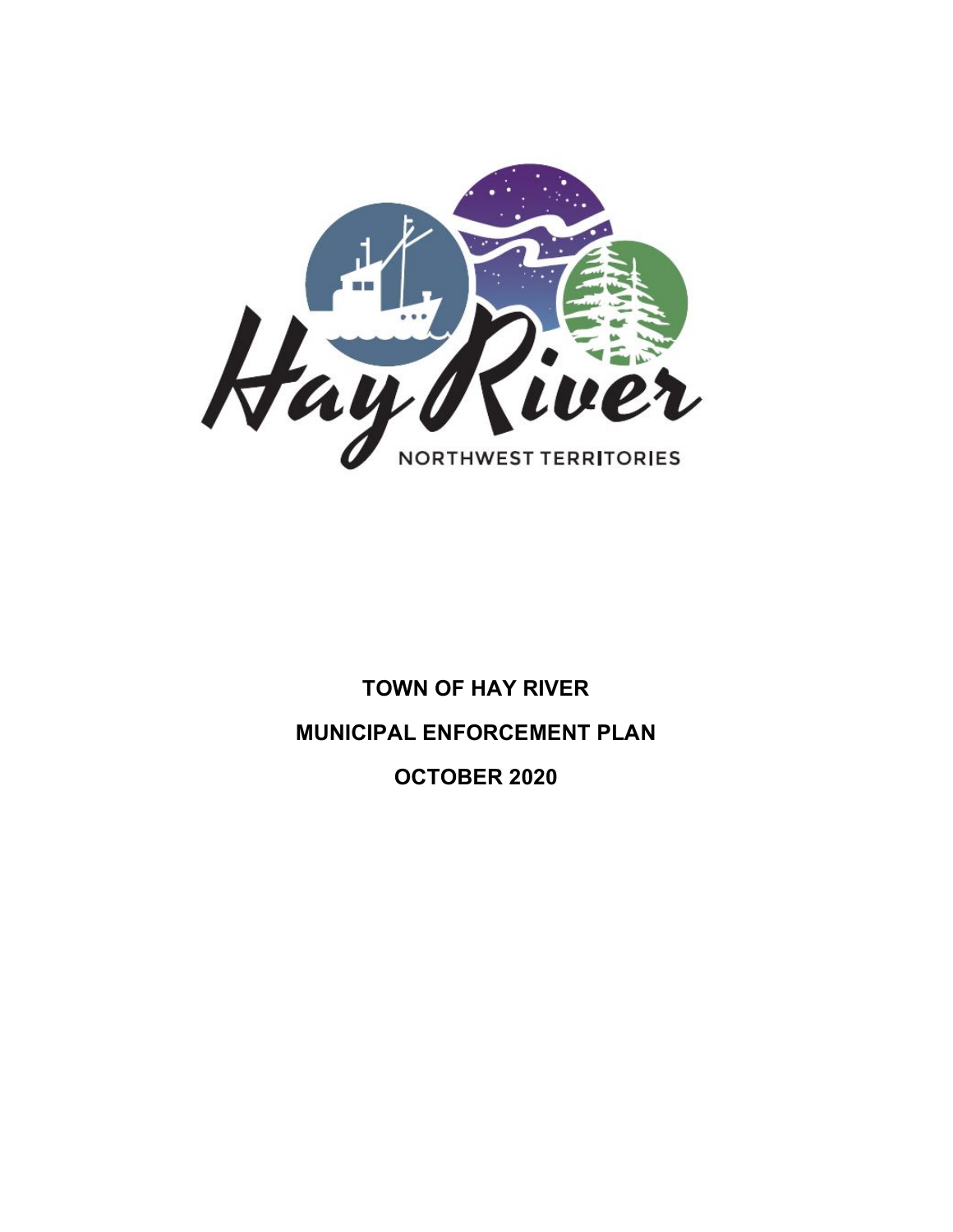## **MUNICIPAL ENFORCEMENT PLAN**

The Protective Services Department has put together this Municipal Enforcement plan to bring forward a proactive approach to communicating, educating on and enforcing the Town of Hay River Bylaws. Where applicable, support for influencing positive behavioural change is included in the plan.

In recent years, the Town of Hay River has taken a reactive approach to enforcement as we did not have dedicated resources to provide the services needed. Taking a reactive stance on enforcement created issues as there was no uniformity to how our bylaws were dealt with, and in some cases, bylaws were not followed by the general public.

The primary role the Protective Services Group will be focusing on is the education and activities that promote public compliance for bylaws that Administration and Mayor and Council feel are important at this time. While the plan presents a prioritization of bylaw efforts for 2021, the Municipal Enforcement Plan will be a living document that will consider where our actions need to be on an ongoing basis. It will consider concerns from the Mayor and Council, Administration, the general public, , other governing bodies, and legislation.

The Protective Services Specialist will assist the Development Officer with the Zoning and Development Bylaws. The Specialist will monitor developments happening around the Town of Hay River and communicate with the Development Officer to ensure that the actions are permitted. The Zoning and Building Bylaws are outside the Protective Services Division's scope and reside with the Public Works Department, but all issues shall be dealt with as a team effort.

The Town's general focus and timing are illustrated in the chart following on the next page: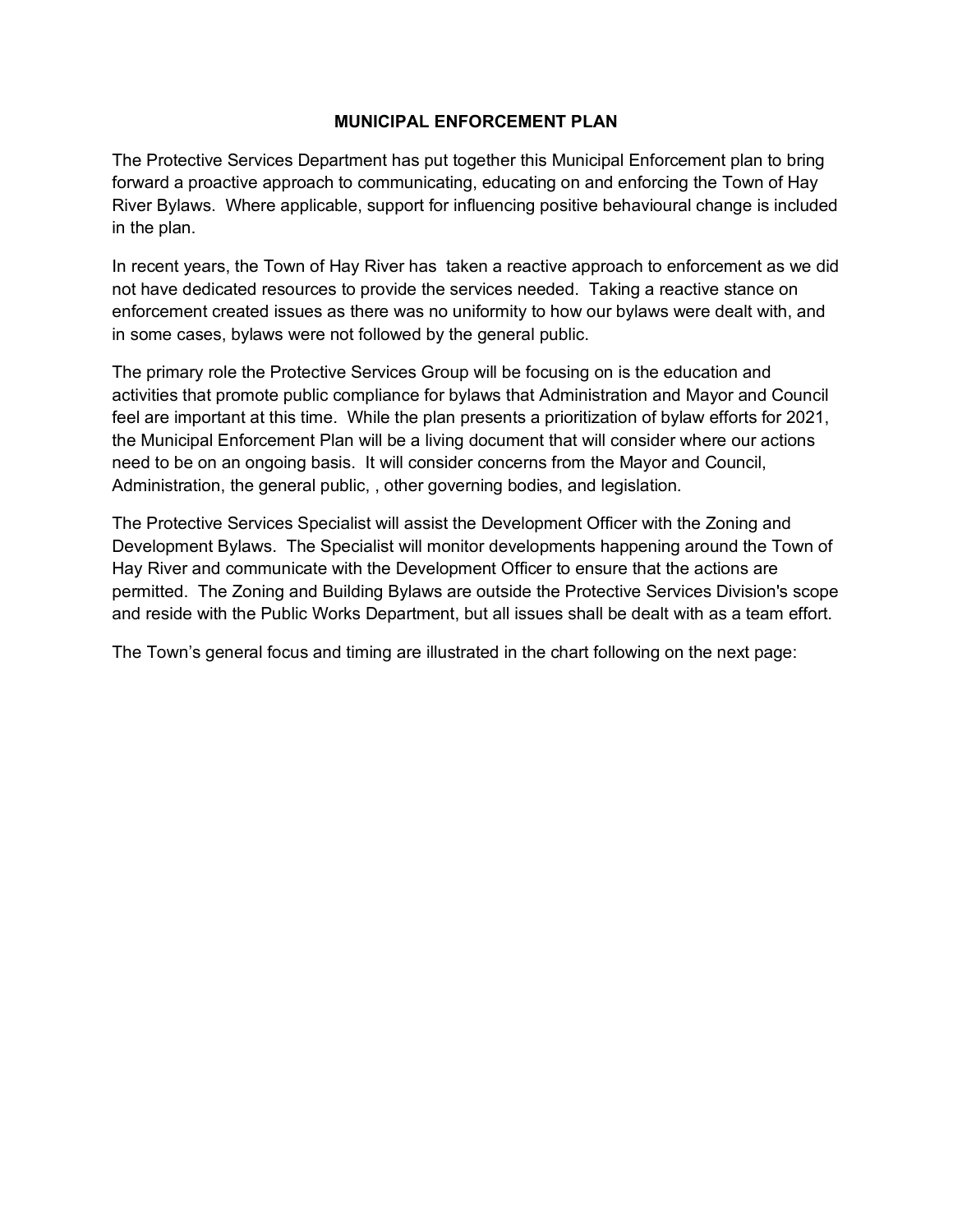| <b>Monitoring Focus</b> |         |          |       |       |     |      |      |               |           |         |          |          |                                                                                                                             |
|-------------------------|---------|----------|-------|-------|-----|------|------|---------------|-----------|---------|----------|----------|-----------------------------------------------------------------------------------------------------------------------------|
|                         |         |          |       |       |     |      |      |               |           |         |          |          |                                                                                                                             |
| Communications          |         |          |       |       |     |      |      |               |           |         |          |          |                                                                                                                             |
| <b>Education</b>        |         |          |       |       |     |      |      |               |           |         |          |          |                                                                                                                             |
| Support                 |         |          |       |       |     |      |      |               |           |         |          |          |                                                                                                                             |
|                         |         |          |       |       |     |      |      |               |           |         |          |          |                                                                                                                             |
|                         | January | February | March | April | May | June | July | <b>August</b> | September | October | November | December |                                                                                                                             |
| <b>Animal Control</b>   |         |          |       |       |     |      |      |               |           |         |          |          | Loose dogs, loose cats, barking                                                                                             |
| <b>Bylaw</b>            |         |          |       |       |     |      |      |               |           |         |          |          | dogs, dangerous dogs, dog bites                                                                                             |
|                         |         |          |       |       |     |      |      |               |           |         |          |          |                                                                                                                             |
|                         | January | February | March | April | May | June | July | August        | September | October | November | December |                                                                                                                             |
|                         |         |          |       |       |     |      |      |               |           |         |          |          | Monitor for 24 hour service and                                                                                             |
| Taxi License Bylaw      |         |          |       |       |     |      |      |               |           |         |          |          |                                                                                                                             |
|                         |         |          |       |       |     |      |      |               |           |         |          |          | field complaints                                                                                                            |
|                         |         |          |       |       |     |      |      |               |           |         |          |          |                                                                                                                             |
| <b>Traffic Bylaw</b>    | January | February | March | April | May | June | July | August        | September | October | November | December | Stop signs, trailers parking on<br>street, abandoned vehicles,<br>vehicles parked in wrong<br>direction, distracted driving |
|                         |         |          |       |       |     |      |      |               |           |         |          |          |                                                                                                                             |
|                         |         |          |       |       |     |      |      |               |           |         |          |          |                                                                                                                             |
|                         |         |          |       |       |     |      |      |               |           |         |          |          |                                                                                                                             |
|                         | January | February | March | April | May | June | July | <b>August</b> | September | October | November | December |                                                                                                                             |
|                         |         |          |       |       |     |      |      |               |           |         |          |          | Long grass & weeds, garbage,                                                                                                |
| <b>Unsightly Bylaw</b>  |         |          |       |       |     |      |      |               |           |         |          |          | wrecked vehicles                                                                                                            |
|                         |         |          |       |       |     |      |      |               |           |         |          |          |                                                                                                                             |
|                         |         |          |       |       |     |      |      |               |           |         |          |          |                                                                                                                             |
|                         | January | February | March | April | May | June | July | <b>August</b> | September | October | November | December |                                                                                                                             |
| <b>Street Clearing</b>  |         |          |       |       |     |      |      |               |           |         |          |          | Downtown, residential                                                                                                       |
| <b>Bylaw</b>            |         |          |       |       |     |      |      |               |           |         |          |          |                                                                                                                             |
|                         |         |          |       |       |     |      |      |               |           |         |          |          |                                                                                                                             |
| <b>Porritt Landing</b>  | January | February | March | April | May | June | July | <b>August</b> | September | October | November | December |                                                                                                                             |
|                         |         |          |       |       |     |      |      |               |           |         |          |          |                                                                                                                             |
| <b>Bylaw</b>            |         |          |       |       |     |      |      |               |           |         |          |          | Vessels illegally parked                                                                                                    |
|                         |         |          |       |       |     |      |      |               |           |         |          |          |                                                                                                                             |
|                         | January | February | March | April | May | June | July | <b>August</b> | September | October | November | December |                                                                                                                             |
| <b>Business Licence</b> |         |          |       |       |     |      |      |               |           |         |          |          |                                                                                                                             |
|                         |         |          |       |       |     |      |      |               |           |         |          |          | Business license approvals, watch                                                                                           |
| <b>Bylaw</b>            |         |          |       |       |     |      |      |               |           |         |          |          | for unlicensed businesses                                                                                                   |
|                         |         |          |       |       |     |      |      |               |           |         |          |          |                                                                                                                             |
|                         | January | February | March | April | May | June | July | <b>August</b> | September | October | November | December | Monitor Social Media for                                                                                                    |
| <b>Lottery License</b>  |         |          |       |       |     |      |      |               |           |         |          |          | unlicensed lotteries and take                                                                                               |
| <b>Bylaw</b>            |         |          |       |       |     |      |      |               |           |         |          |          |                                                                                                                             |
|                         |         |          |       |       |     |      |      |               |           |         |          |          | complaints from public.                                                                                                     |
|                         | January | February | March | April | May | June | July | <b>August</b> | September | October | November | December |                                                                                                                             |
| Zoning and              |         |          |       |       |     |      |      |               |           |         |          |          | Monitor for unapproved                                                                                                      |
|                         |         |          |       |       |     |      |      |               |           |         |          |          | developments, assist                                                                                                        |
| <b>Building Bylaws</b>  |         |          |       |       |     |      |      |               |           |         |          |          | Development Officer                                                                                                         |
|                         |         |          |       |       |     |      |      |               |           |         |          |          |                                                                                                                             |

The Bylaws in the chart above are arranged in what we believe the priority should be at this time. These priorities will change seasonally and as we get more compliance from the residents and organizations of Hay River.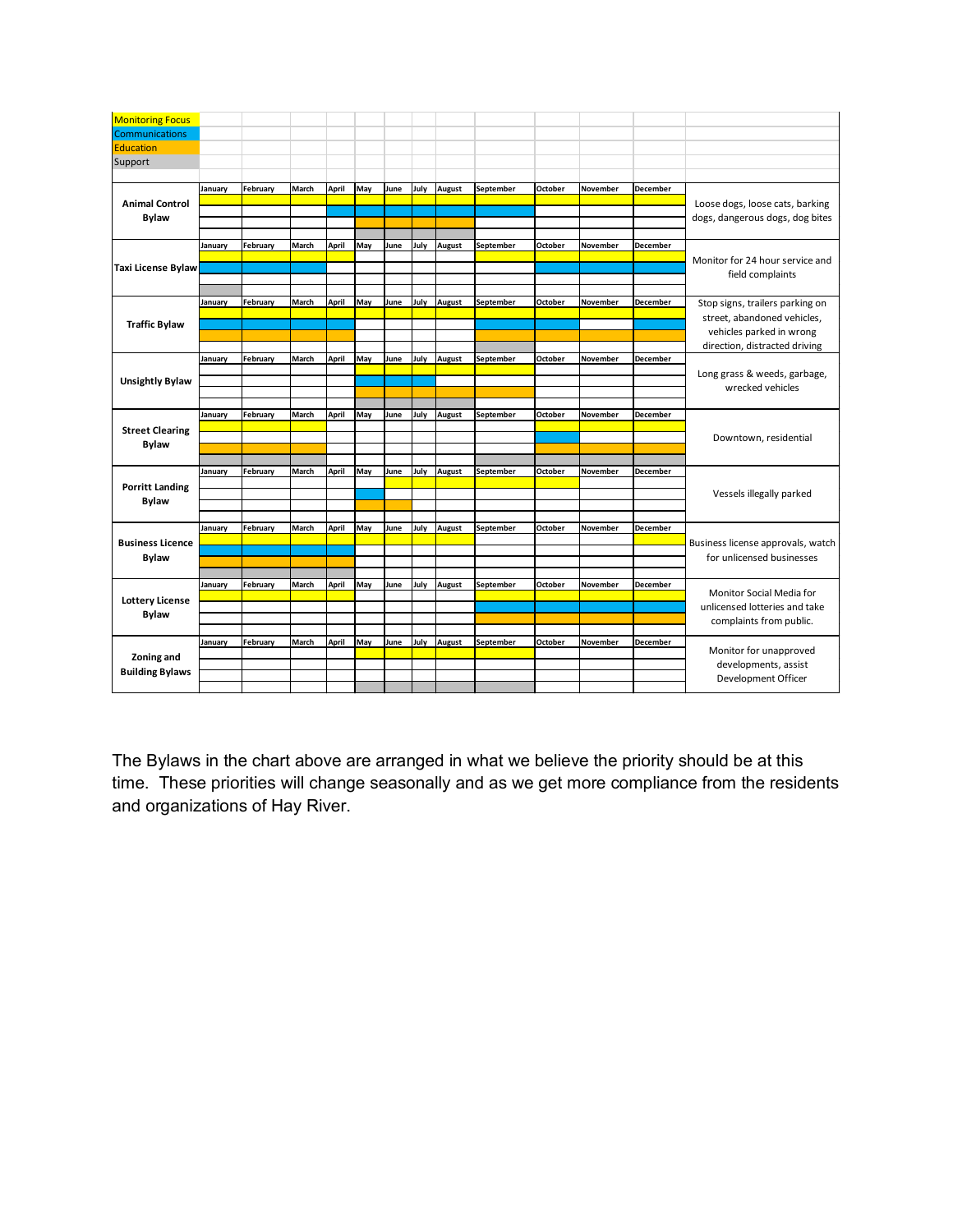# **Bylaw 1957/ADMIN/05 Animal Control Bylaw**

## **Overview:**

We have received several complaints about loose animals (cats and dogs), these complaints are not isolated incidents, and loose animals can be found in all areas within the Town. There is an odd call for animal neglect - some substantiated others not.

Several dog bites have also occurred within the Town, as reported by the Public Health Officer. Some of these offenses were minor and resulted from playing with the animals. We also had several complaints where the dogs were not provoked, but still attacked the injured individual. Most dog bites result from animals at large.

## **Communication:**

Social media messaging to the public will create awareness that the Town supports responsible ownership of domestic animals within the town limits. We will be doing licensing drives at the beginning of every year to ensure that animals will have proper tags for easy identification.

## **Education:**

Supply pamphlets on pets' basic needs (i.e., exercise, socialization, shelter, feeding). Provide information on off-leash areas and where animals are not permitted (i.e., ballparks).

## **Support:**

The Town of Hay River will continue to fund and work with the contractor supplying animal shelter services.

Protective Services will work with the Department of Recreation to enhance safe off-leash areas that provide dog owners with an area to safely exercise pets. Also, to explore the opportunity for a dog-park that offers not only a place for off-leash exercise but promotes the social development of dogs with the intention of lowering risks associated with poor /dangerous behaviors.

## **Enforcement:**

There will be a two-step approach taken with enforcement. The first step will be a warning (either verbal or written) regarding the infraction to educate the offender. The second step will be fining the offender.

## **Timing:**

The Animal Control Bylaw will be enforced on a year-round basis. Education and Support efforts will be targeted for Spring when exposure risks are high.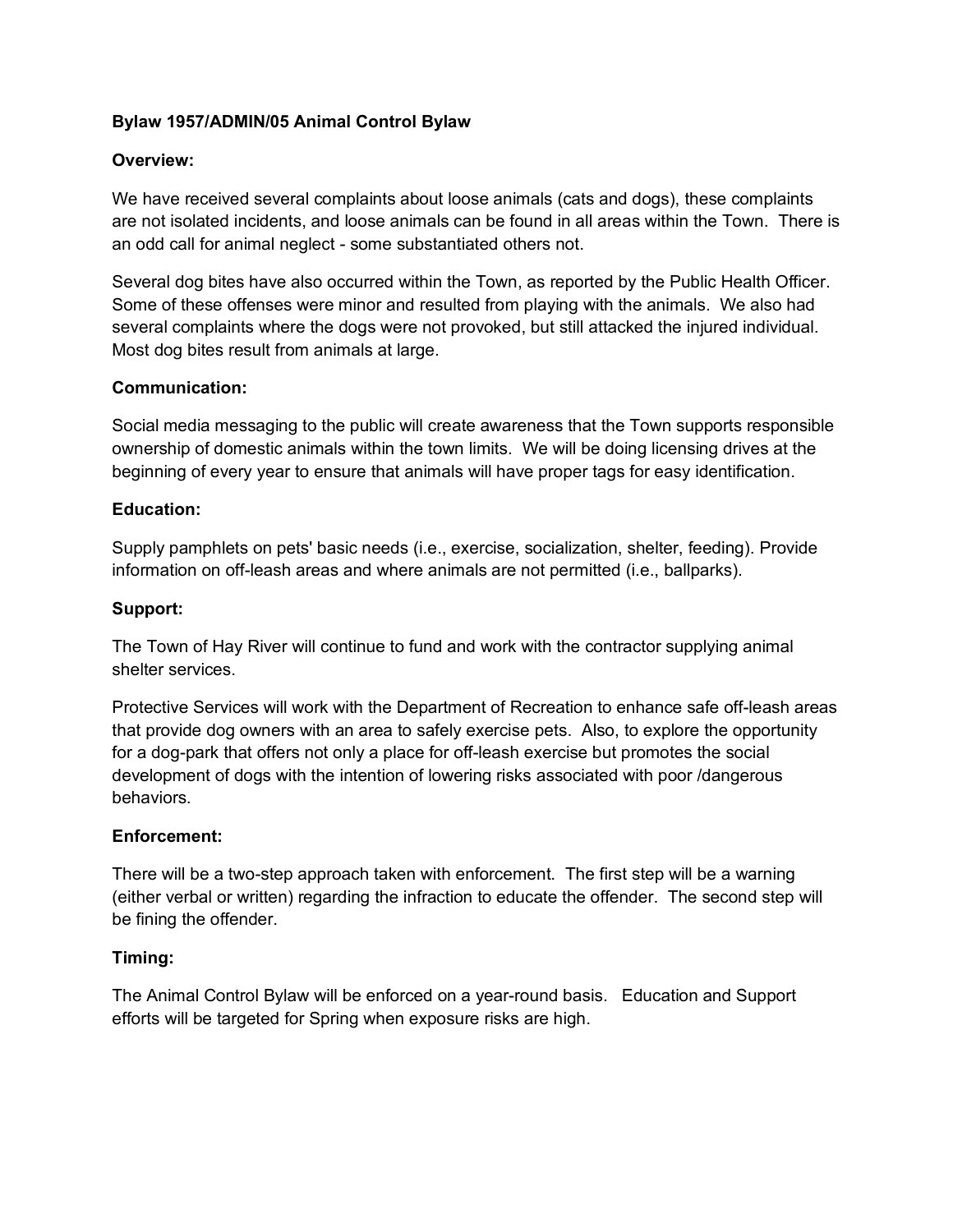# **Bylaw 2016/GEN/09 Taxi License Bylaw**

# **Overview:**

The Taxi License Bylaw regulates the operation of Taxies within the Town of Hay River. The Bylaw deals with rates, hours of service, age of equipment, communications, and other items dealing with a taxi service's day-to-day operation, including who can drive.

Over recent years, there have been numerous reported concerns that taxi services are not always available, and those taxi companies cannot respond within a reasonable amount of time. Lack of reliability of service can expose residents to several safety risks.

# **Communication:**

The Town of Hay River administration will work directly with the taxi firms to ensure that these businesses meet the criteria spelled out in the Bylaw. Of particular importance is the safety of the equipment being used, the drivers' qualification, and ensuring that their services are available on a 24/7 – 365 day of the year basis.

# **Enforcement:**

There will be a two-step approach taken with enforcement. The first step will be a warning (either verbal or written) regarding the infraction to educate the offender. The second step will be fining the offender or, in extreme cases, revocation of license.

## **Support**

Administration will meet with taxi companies to better ensure they understand and can meet the requirements of the Bylaw and appropriate service levels that ensure the safe commute of residents through Town. A multipoint plan for improving services will be codeveloped between the Town and current taxi license holders.

## **Timing:**

The Taxi License Bylaw will be enforced on a year-round basis. Specific attention will be made to compliance during winter months when risks of exposure have increased. A meeting will be held with taxi operators in the Fall of 2020.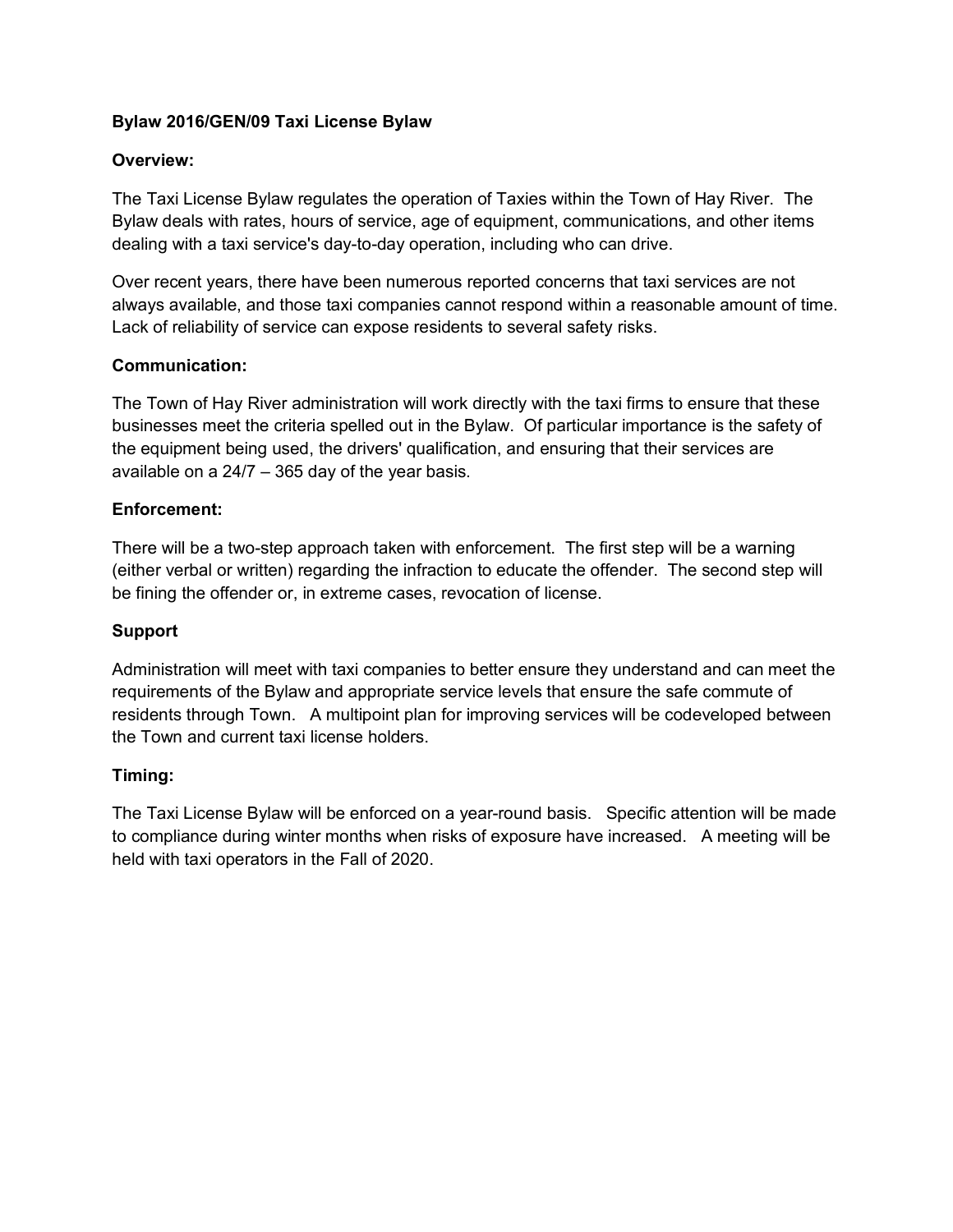# **Bylaw 2381 Traffic Control Bylaw**

## **Overview:**

Several infractions have regularly been reported or witnessed within the Town of Hay River. These issues include people talking on cell phones while driving, rolling through or ignoring stop signs, parking of trailers on the streets, etc. Of particular concern is that a lot of these infractions are within school zones, which put our youth at increased risk.

The focus we plan on taking with Bylaw 2381 will be parking of motor vehicles and trailers, enforcement of yielding and stopping, distracted driving (cell phones), failing to stop for school buses, failure to yield emergency vehicles, and failure to wear seat belts.

## **Communication:**

Social media messaging to the public will create awareness that the Town of Hay River will be taking an active role in the enforcement of traffic regulations.

#### **Education:**

We will supply specific examples of what traffic offenses will be enforced through a poster campaign on the social media pages. We will also be adding items to the monthly Town of Hay River newsletter.

#### **Support:**

The Town of Hay River will be working with the R.C.M.P. to help enforce traffic offenses. The Town will meet with District Education Authority to discuss their concerns and risks occurring around school zones.

## **Enforcement:**

There will be a two-step approach taken with enforcement. The first step will be a warning, either verbal or written, regarding the infraction to educate the offender. The second step will be issuing a S.O.T.I. to the offender.

## **Timing:**

The Traffic Control Bylaw will be enforced on a year-round basis. Communication on trailer infractions will be issued in the Summer. School zone support program offered in the Fall.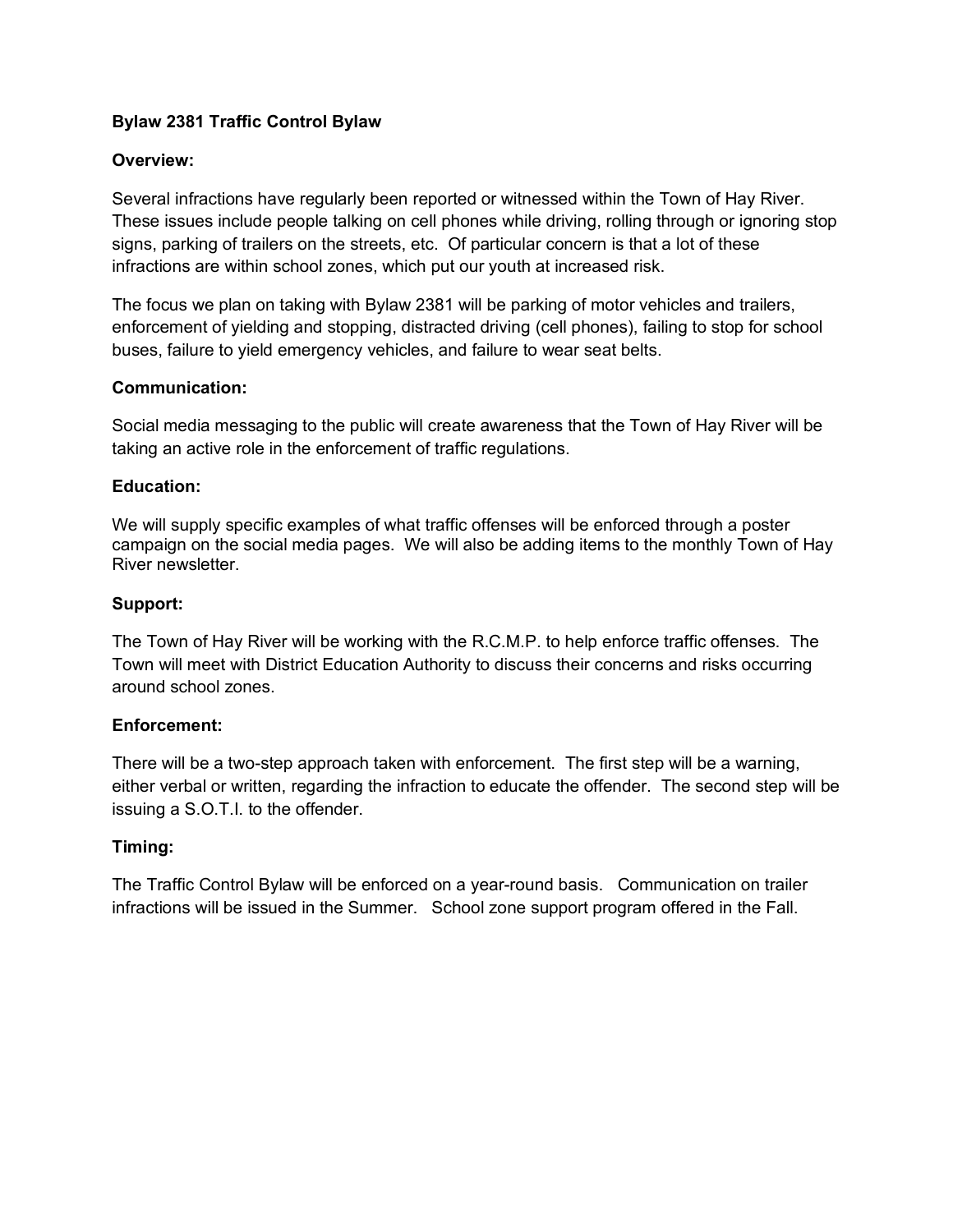# **Bylaw 2322-GEN-13 Unsightly Land Bylaw**

## **Overview:**

Unsightly Land means any property or part of it which is characterized by visual evidence of a lack of general maintenance and upkeep and or by the accumulation of;

- any rubbish, refuse, garbage, papers, packages, containers, bottles, cans, manure, human excrement or sewage or the whole or a part of an animal carcass, dirt, soil, gravel, rocks, sod, petroleum products, hazardous materials, disassembled equipment or machinery, broken household dishes and utensils, boxes, cartons, fabrics, household appliances and furniture; equipment or machinery which has been rendered inoperative because of its disassembly, age or mechanical condition;
- animal material, yard material, ashes, building material, and garbage as defined in this Bylaw;
- all forms of waste, refuse litter as defined under this Bylaw;
- in the case of external surfaces of buildings, unsightly Land means unauthorized signs, posters, billboards, graffiti, obscene or offensive symbols, words, pictures, or art; and may include but is not limited to dilapidated paint, siding, trim, roofing material, soffits, facia material, and eave troughs.

The degree of compliance with this bylaw varies significantly from one area of town to another. It is important to understand the general zone interests and state of maturity in application of the bylaw.

Beautification initiatives are published in several Town planning documents. Protective Services has a role in supporting community development in this area through enforcement of the Unsightly Land bylaw.

#### **Communication:**

Social media messaging to the public will create awareness that the Town focuses on improving the appearance of properties following Bylaw 2322-GEN-13 Meetings with Bylaw and the GNWT's Housing Corporation, and the Federal Government will be held to discuss expectations around maintenance on their respective properties.

## **Education:**

Examples of well-kept yards and properties will be presented through a social media campaign. Specific examples of what is considered unsightly will be delivered through a poster campaign.

#### **Support:**

Outreach to parties and access to funding to support vulnerable populations (i.e., Low income, Seniors) who may have difficulties in cost coverage or completing the physical activity. We will work with the Beautification Committee to expand on the Yards in Bloom program that encourages and rewards residents and organizations for the upkeep of their properties. Meetings with the local Chamber of Commerce to discuss business beautification and program partnership will occur.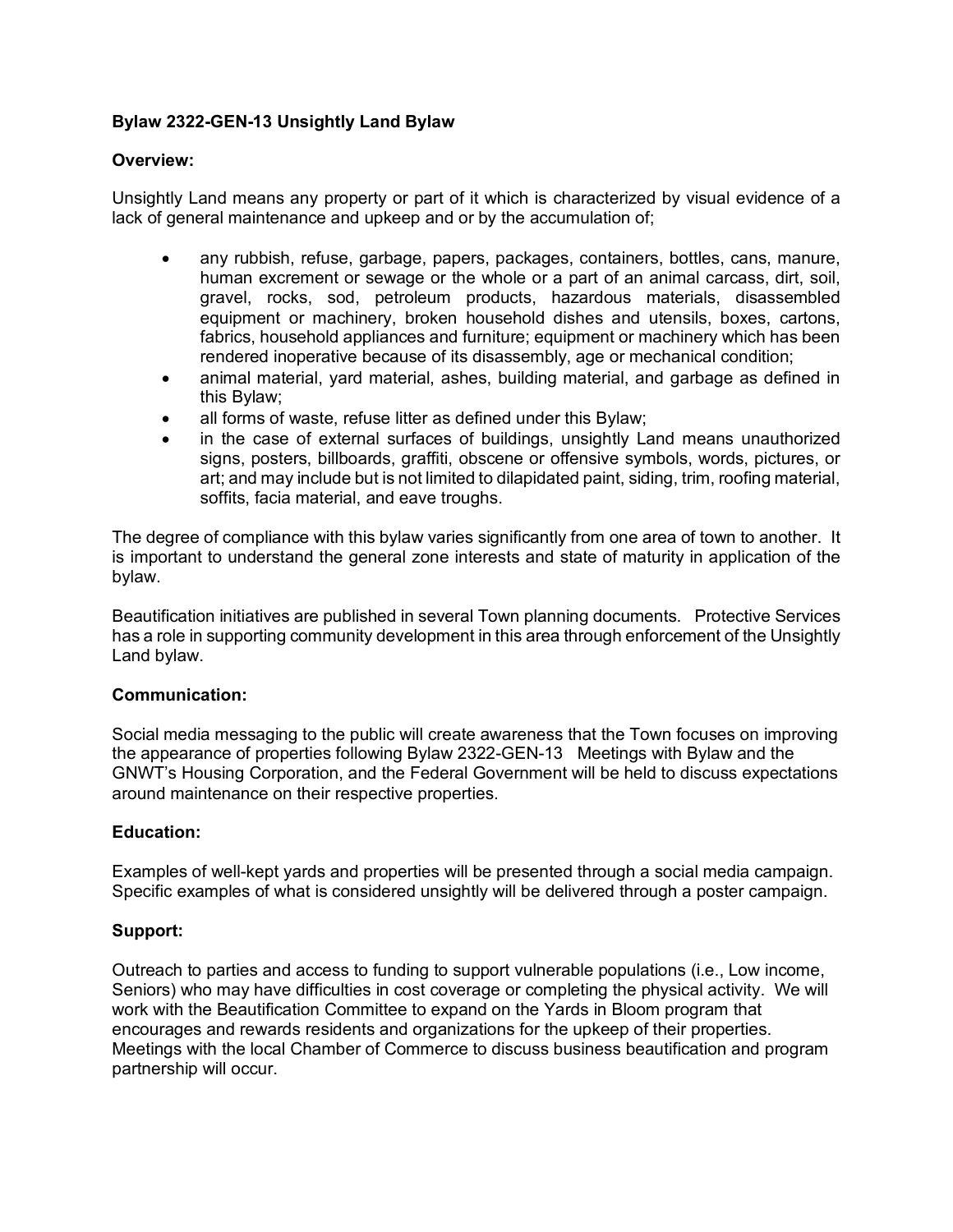## **Enforcement:**

Targeted enforcement of the Bylaw will occur after the steps of communication, education, and support have been undertaken. Enforcement will take a stepped approach through warnings and include cleanup orders or issuing fines if required.

# **Timing:**

The primary focus on this Bylaw will be from the beginning of May to the end of September when maintenance and cleanup activities can be more easily addressed Meetings with government housing and maintenance departments will occur in the Spring. Support programs will be executed throughout the Summer months.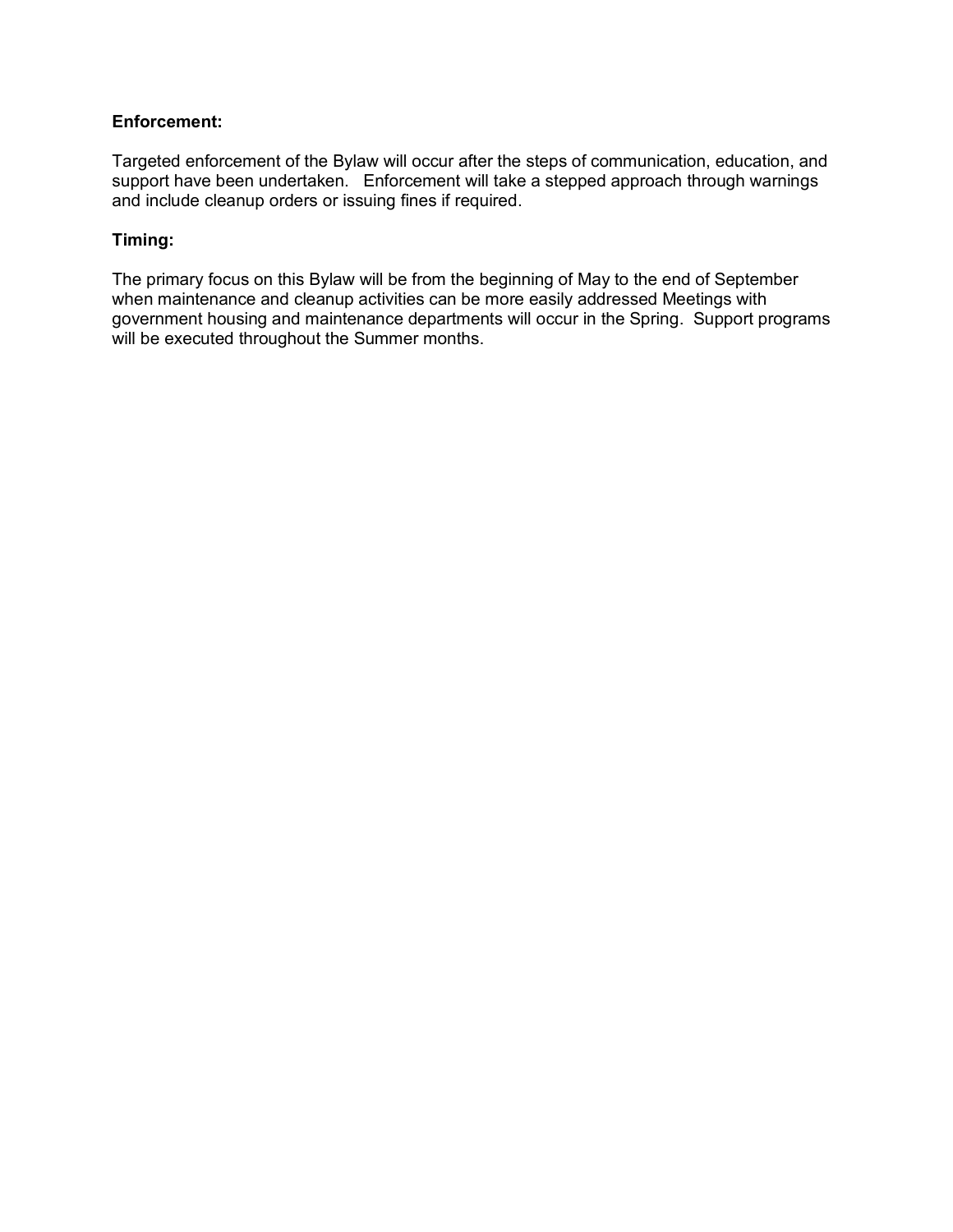# **Bylaw 406 Street Clearing Bylaw**

## **Overview:**

The Street Clearing Bylaw provides for establishing and operating of a system respecting the clearing of snow and ice from streets in the Municipal Corporation of the Town of Hay River. In recent years there have been many concerns raised by the public specifically around sidewalk snow removal compliance.

# **Communication:**

Social media messaging to the public will create awareness of the Town of Hay River's expectations regarding snow clearing from streets and sidewalks

# **Support:**

Outreach to parties and access to funding to support vulnerable populations (i.e., Low income, Seniors) who may have difficulties in cost coverage or completing the physical activity.

# **Enforcement:**

There will be a two-step approach taken with enforcement. The first step will be a warning (either verbal or written) regarding the infraction to educate the offender. The second step will be fining the offender.

# **Timing:**

The Street Clearing Bylaw will be enforced from the beginning of October to the end of May every year. Protective Services will contact community organizations that may be able to provide support for snow clearing for vulnerable populations.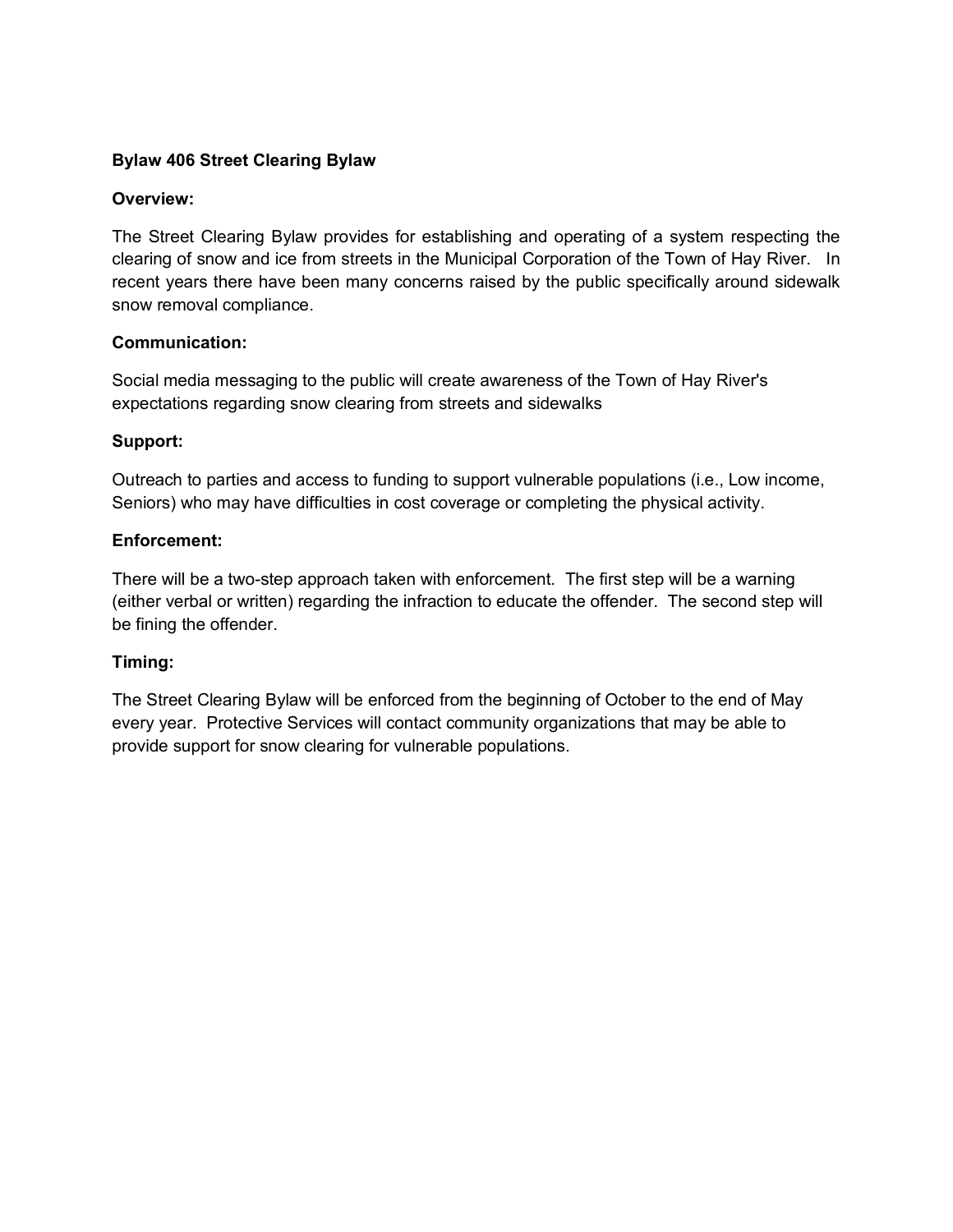# **Bylaw 2386/GEN/18 Porritt Landing Bylaw**

# **Overview:**

The Porritt Landing Bylaw focuses on the controlled use of slips, the boat launch, and the parking area at Porritt Landing. The bylaw was developed in 2018 with changes made in 2020. The facility is evolving and it is expected that bylaw enforcement will be needed to support the changes.

## **Communication:**

Social media messaging to the public will create awareness that the Town of Hay River will be enforcing infractions regarding Porritt Landing for the storage of vessels. The messaging will include the fines involved and the fact that repeat offenders will have their vessels removed from the area at the owner's expense.

The administration will advertise the options available to watercraft owners for permitted mooring at the facility.

## **Enforcement:**

There will be a two-step approach taken with enforcement. The first step will be a warning notice placed in a conspicuous location on the vessel. As it is challenging to ascertain ownership of boats, the message will mention that the boat may be removed from the area at the owner's expense.

## **Timing:**

The primary focus on this Bylaw will be from the beginning of June to the end of September.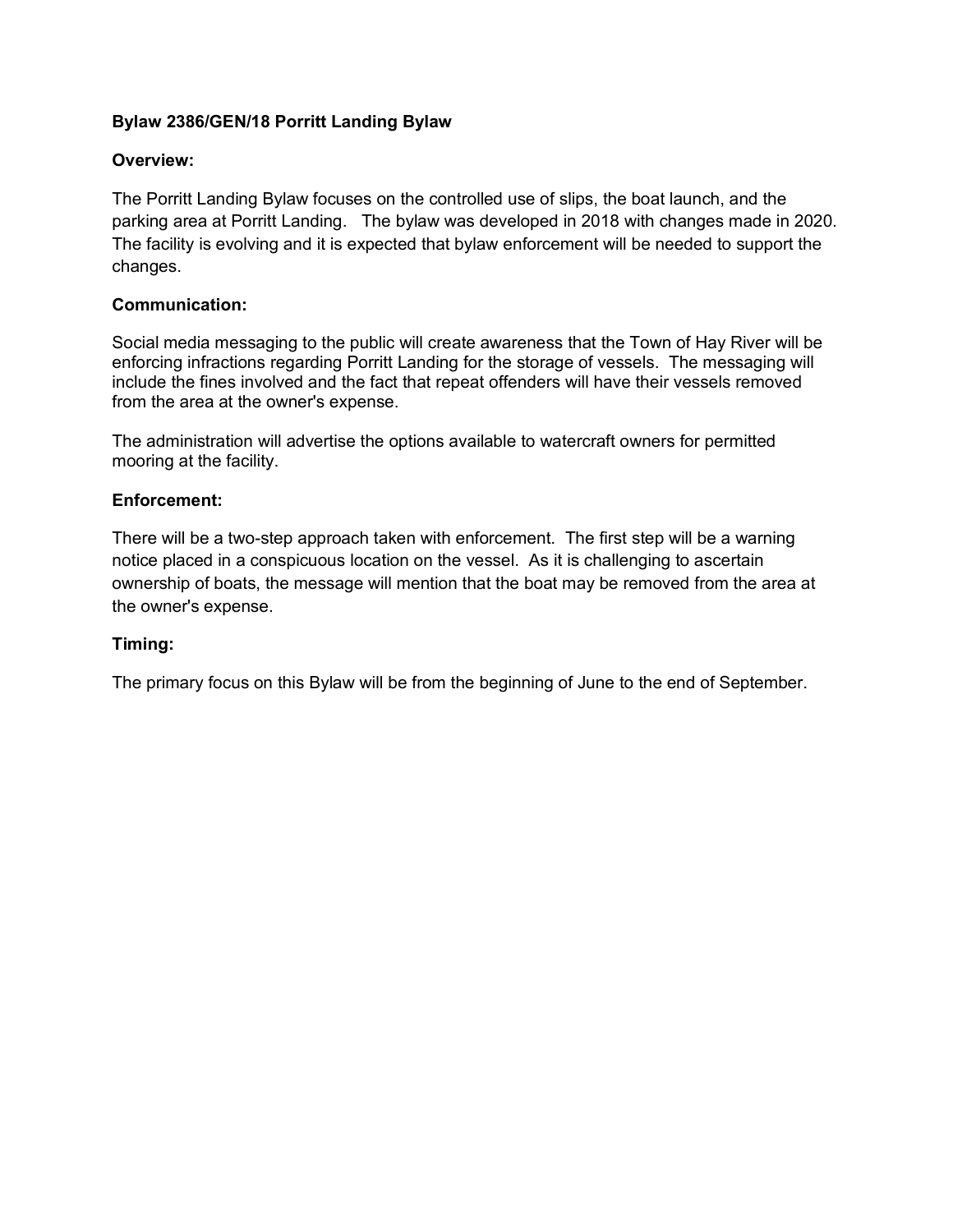# **Bylaw 1395 Business License Bylaw**

# **Overview:**

The Business License Bylaw is a bylaw that ensures that any person engaged in commercial activity for gain or livelihood is licensed to operate in the Town of Hay River. This does not include a business regulated by an Act of Parliament of Legislative Assembly of the Northwest Territories or any other exempt business as may be prescribed by regulation. With growth of online and homeowner businesses, it is important that the Town recognize how this business type is best regulated, licensed and enforced.

# **Communication:**

Social media messaging to the public will create awareness that the Town of Hay River requires all businesses that meet a business's criteria to be licensed.

# **Education:**

Contact offenders and advise that they are in contravention of the Business License Bylaw and guide them in the steps to become a licensed business within the Town. Protective Services will work with our Tourism and Economic Development Coordinator to provide information on why it is essential to register businesses with the Town, and inform on the various types of business licenses available and the process used to acquire.

## **Support:**

The Town of Hay River will guide persons engaged in commercial activity for gain or livelihood that is not licensed to operate in the Town of Hay River through the Development and Business License process.

## **Enforcement:**

There will be a two-step approach taken with enforcement. The first step will be a warning (either verbal or written) regarding the infraction to educate the offender. The second step will be fining the offender.

## **Timing:**

The Business License Bylaw will be enforced on a year-round basis. Education on business licensing requirements and procedures will be issued ahead of licensing renewal deadlines.